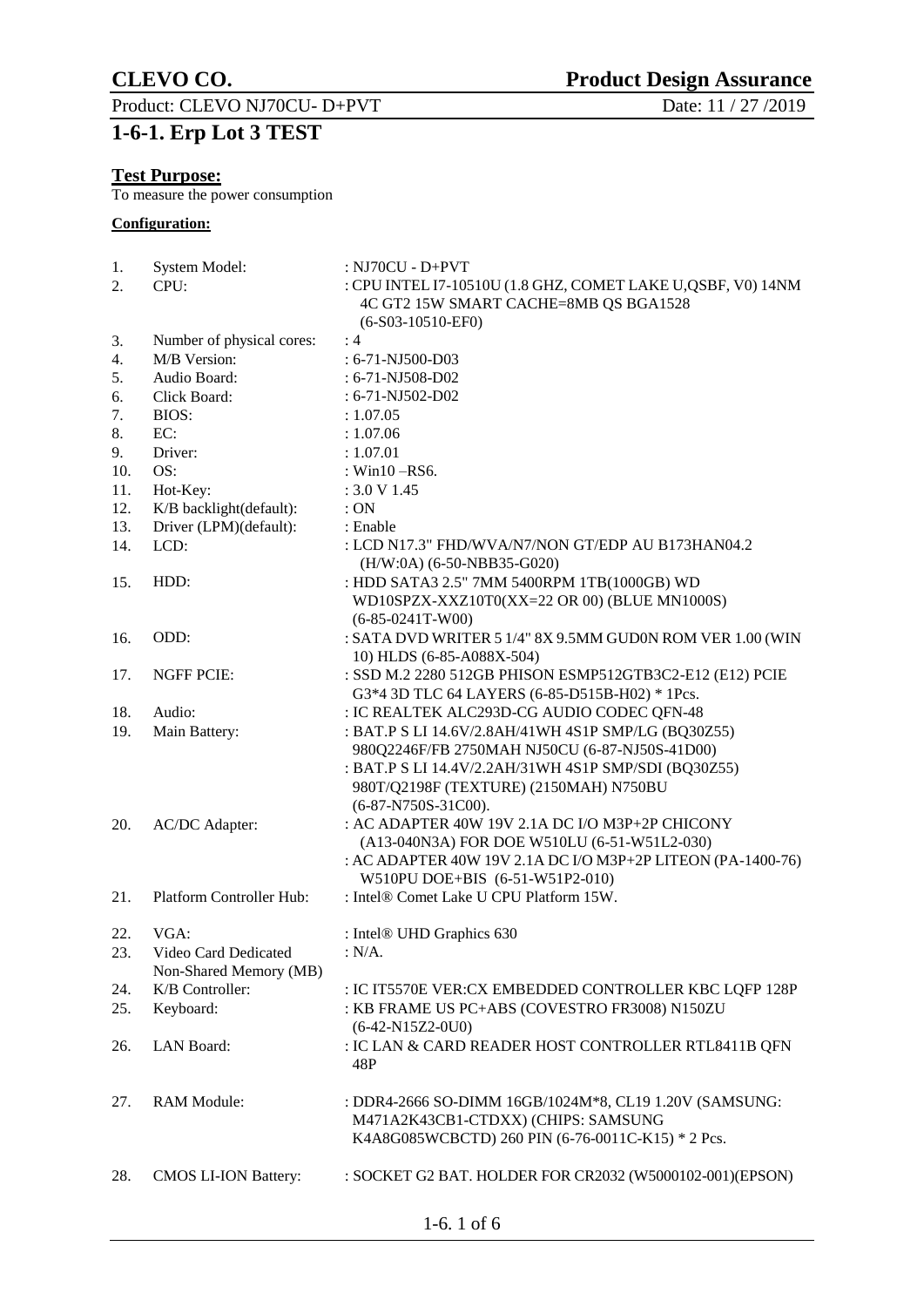| Product: CLEVO NJ70CU- D+PVT                             |                        |                                                                                                                                                  | Date: 11 / 27 / 2019 |
|----------------------------------------------------------|------------------------|--------------------------------------------------------------------------------------------------------------------------------------------------|----------------------|
| 29.                                                      | WLAN+BT Combo<br>Card: | 250V AC/DC<br>: Intel Wireless-AX AX200 (Cyclone Peak 2) 2x2<br>802.11axAX200.NGWG.NVQ QS PCIe(MM:985886) non-Vpro<br>(SPW0L3)                   |                      |
| 30.                                                      | Video Camera:          | : UVC CAMERA CHICONY FIX(RGB) CNFIH3821003920LH 1M HD<br>OV9734 N150ZU FWXXXX W/WHITE-LED W/2D-MIC(NARROW<br>BORDER WITH FFC) (6-88-N15ZC-5100). |                      |
| 31.                                                      | Touch Pad:             | : TOUCH PAD SYNAPTICS PTP TM-P3429 (108*61MM) (WHQL)<br>N150ZU (6-49-N15Z3-011)                                                                  |                      |
| 32.                                                      | $3G/4G$ Card:          | : Huawei ME906s LTE M.2 Module *without GPS function (SPW700)                                                                                    |                      |
| 33.                                                      | Card Reader:           | : IC LAN & CARD READER HOST CONTROLLER RTL8411B QFN<br>48P                                                                                       |                      |
| 34.                                                      | Test Location:         | : PRODUCT DESIGN ASSURANCE LAB. (25~29°C, 50~60% R.H.)                                                                                           |                      |
| $: 10/03 \sim 10/08$ in 2019<br><b>Test Date:</b><br>35. |                        |                                                                                                                                                  |                      |

### **Test Specification:**

(EU) No 617/2013

### **Equipment:**

| Item | Equipment description  | Equipment brand/<br>Model | Equipment<br>serial no. | Last calibration date | Next calibration due<br>date |
|------|------------------------|---------------------------|-------------------------|-----------------------|------------------------------|
|      | Digital Power Meter    | <b>ITECH</b><br>IT9121    | 00046203                | May/14/2019           | May/13/2020                  |
| ↑    | <b>AC Power Source</b> | EEC<br>6620               | 00046184                | May/14/2019           | May/13/2020                  |

### **Ambient Condition:**

Room temperature : 26°C Relative humidity: 56%

### **Test Laboratory:**

CLEVO CO. No. 129, HSING-TE ROAD, SUN CHUNG CITY 241, TAIPEI HSIEN, TAIWAN, R.O.C Product Design Assurance, R&D Center.

| <b>Tested By</b>      | <b>Review By</b>         |
|-----------------------|--------------------------|
| <b>Billy</b>          | Allen                    |
|                       |                          |
|                       |                          |
| Test Date: 2019/10/03 | Reviewe Date: 2019/11/27 |

#### **Specification:**

#### **1. Notebook Categories for TEC Criteria :**

The following categories of notebook computer are define for the purposes of this Regulation :

 **Categories A** : Notebook computer means a notebook computer that does not meet the definition of Categories B or Categories Cnotebook computer :

**Categories B** : Notebook computer means a notebook computer with at least one discrete graphics card (dGfx) :

 **Categories C** : Notebook computer means a notebook computer with at least the following characteristics : a) A minimum two physical cores in the CPU;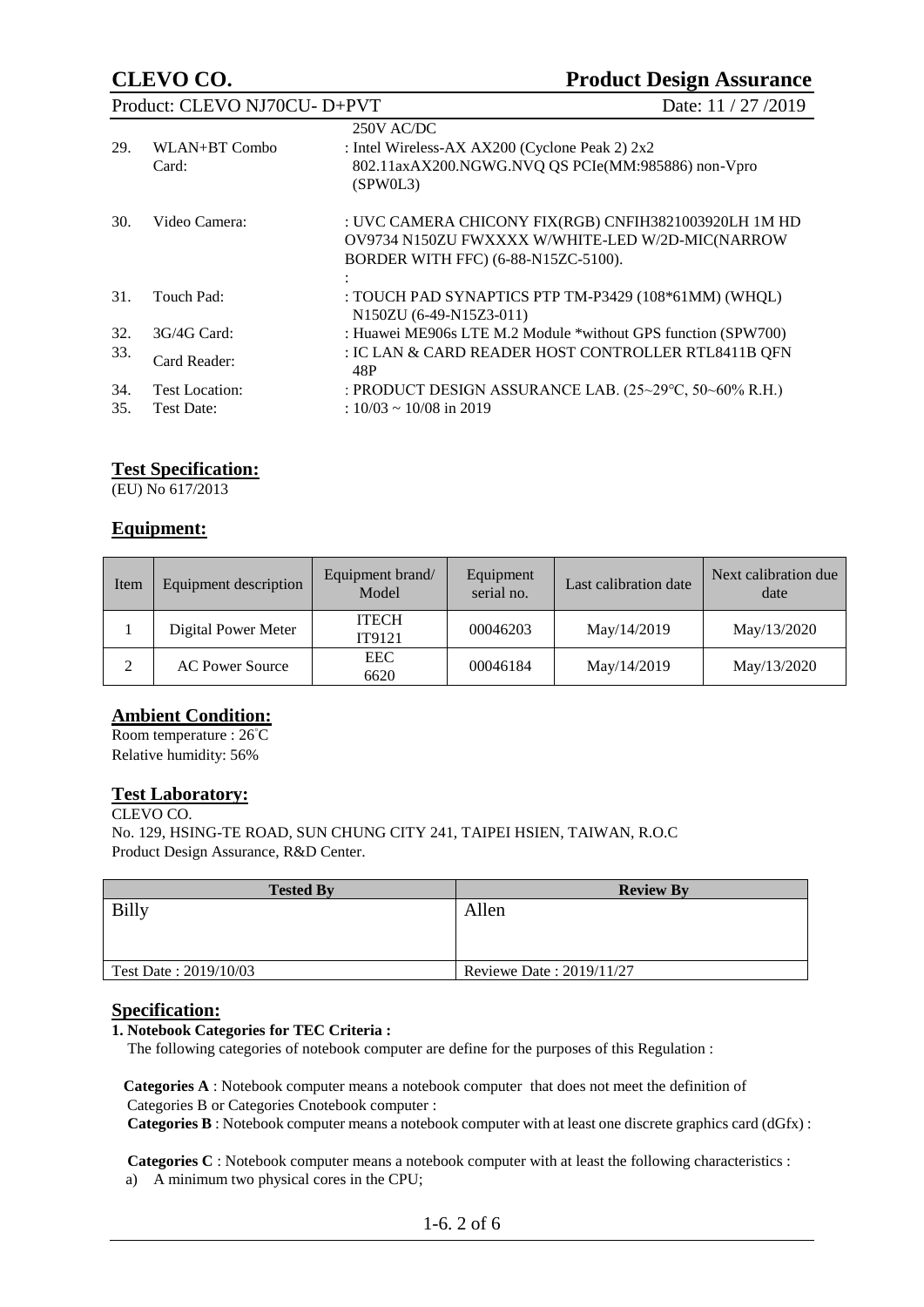- b) A minimum two 2 GB of system Memory; and
- c) A discrete graphics card (dGfx) meeting the G3 (with FB Data Wide > 128 bit), G4, G5, G6 or G7 classification;

#### **2. Desktop Categories for TEC Criteria :**

 The following categories of desktop computer are define for the purposes of this Regulation : **Categories A** : Desktop computer means a desktop computer that does not meet the definition of Categories B, Categories C or Categories D desktop computer :

**Categories B** : Desktop computer means a desktop computer with :

- a) Two physical cores within the CPU and
- b) A minimum two 2 GB of system Memory;.

**Categories C** : Desktop computer means a desktop computer with :

- a) Three or more physical cores within the CPU ; and
- b) A configuration of minimum of one of the following two characteristics :
- c) A minimum of 2 GB of system Memory; and/or
- d) A Discrete GPU.

 **Categories D** : Desktop computer means a desktop computer with :

- a) A minimum 4 physical Cores in the CPU ; and
- b) A configuration of minimum of one of the following two characteristics :
- c) A minimum of 4 GB of system Memory; and/or
- d) A Discrete graphics card (dGfx) meeting the G3 (with FB Data Wide > 128 bit), G4, G5, G6 or G7 classification;

#### **3. TEC (Desktop and Notebook product categories)**

 TEC will be determined using the formula below :  $ETEC = (8760/1000) * (Poff * Toff + Psleep * Tsleep + Pidle * Tidle)$ 

Desktop:

 $ETEC = (8760/1000) * (P_{off} * 0.55 + P_{sleep} * 0.05 + P_{idle} * 0.4)$ 

Notebook:

 $ETEC = (8760/1000) * (Post * 0.6 + P<sub>sleep</sub> * 0.1 + P<sub>idle</sub> * 0.3)$ 

#### **4. ETEC Requirement :**

|                                     | <b>Desktop Computer (kWh)</b> | <b>Notebook Computer (kWh)</b> |
|-------------------------------------|-------------------------------|--------------------------------|
| TEC (kWh)                           | Categories A : $\leq$ 94.0    | Categories A : $\leq$ 27.0     |
|                                     | Categories B : $\leq$ 112.0   | Categories B : $\leq$ 36.0     |
|                                     | Categories C : $\leq$ 134.0   | Categories C : $\leq 60.5$     |
|                                     | Categories D : $\leq$ 150.0   |                                |
|                                     | <b>Capability Adjustments</b> |                                |
| Memory                              | 1 kWh (per GB over base)      | 0.4 kWh (per GB over 4)        |
|                                     | <b>Base Memory:</b>           |                                |
|                                     | Categories A, B and C: 2GB    |                                |
|                                     | Categories D: 4GB             |                                |
| <b>Additional Internal Storage</b>  | 25 kWh                        | 3 kWh                          |
| Discrete TV tuner                   | 15 kWh                        | $2.1$ kWh                      |
| Discrete audio card                 | 15 kWh                        |                                |
| First discrete graphics card (dGfx) | $G1:18$ kWh                   | $G1:7$ kWh                     |
|                                     | $G2:30$ kWh                   | $G2:11$ kWh                    |
|                                     | $G3:38$ kWh                   | $G3:13$ kWh                    |
|                                     | G4:54 kWh                     | $G4:20$ kWh                    |
|                                     | G5:72 kWh                     | G5:27 kWh                      |
|                                     | G6:90 kWh                     | $G6:33$ kWh                    |
|                                     | $G7:122$ kWh                  | $G7:61$ kWh                    |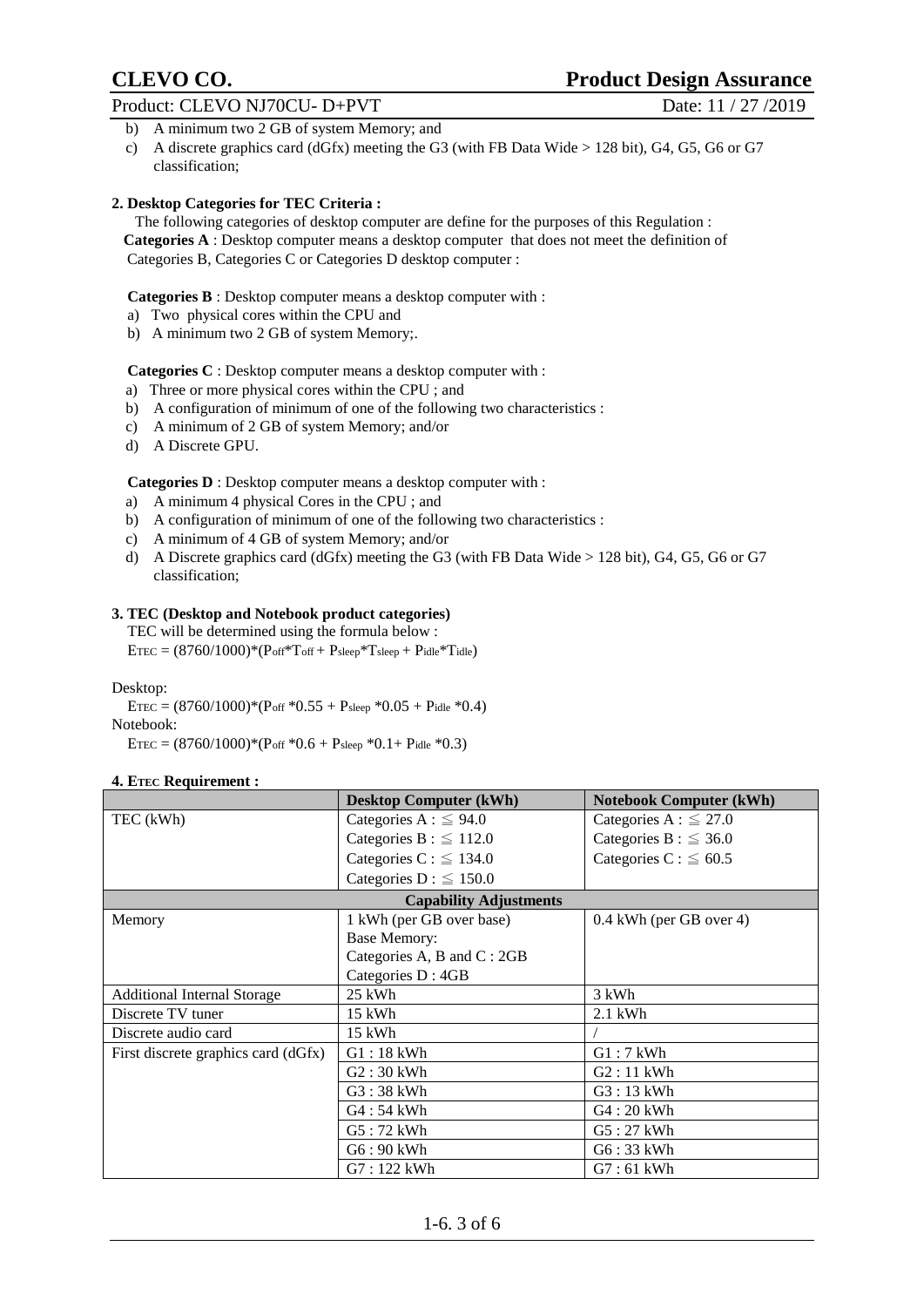# **CLEVO CO.**<br>Product: CLEVO NI70CU- D+PVT Date: 11/27/2019

| Date: 11 / 27 / 2019<br>Product: CLEVO NJ70CU- D+PVT |             |             |  |  |
|------------------------------------------------------|-------------|-------------|--|--|
| Each additional discrete graphics                    | $G1:11$ kWh | $G1:4$ kWh  |  |  |
| card (dGfx)                                          | $G2:17$ kWh | $G2:6$ kWh  |  |  |
|                                                      | $G3:22$ kWh | $G3:8$ kWh  |  |  |
|                                                      | $G4:32$ kWh | $G4:12$ kWh |  |  |
|                                                      | $G5:42$ kWh | $G5:16$ kWh |  |  |
|                                                      | $G6:53$ kWh | $G6:20$ kWh |  |  |
|                                                      | $G7:72$ kWh | $G7:36$ kWh |  |  |

### **Quantity:** 1 set

S/N: NKNJ70CU0009I00002

### **Method/Condition:**

1. Measure AC power consumption while AC source is 230V/50Hz

2. Lot 3 Test :

a) S3 Mode.

b) Power Off (S5)

c) Idle Mode.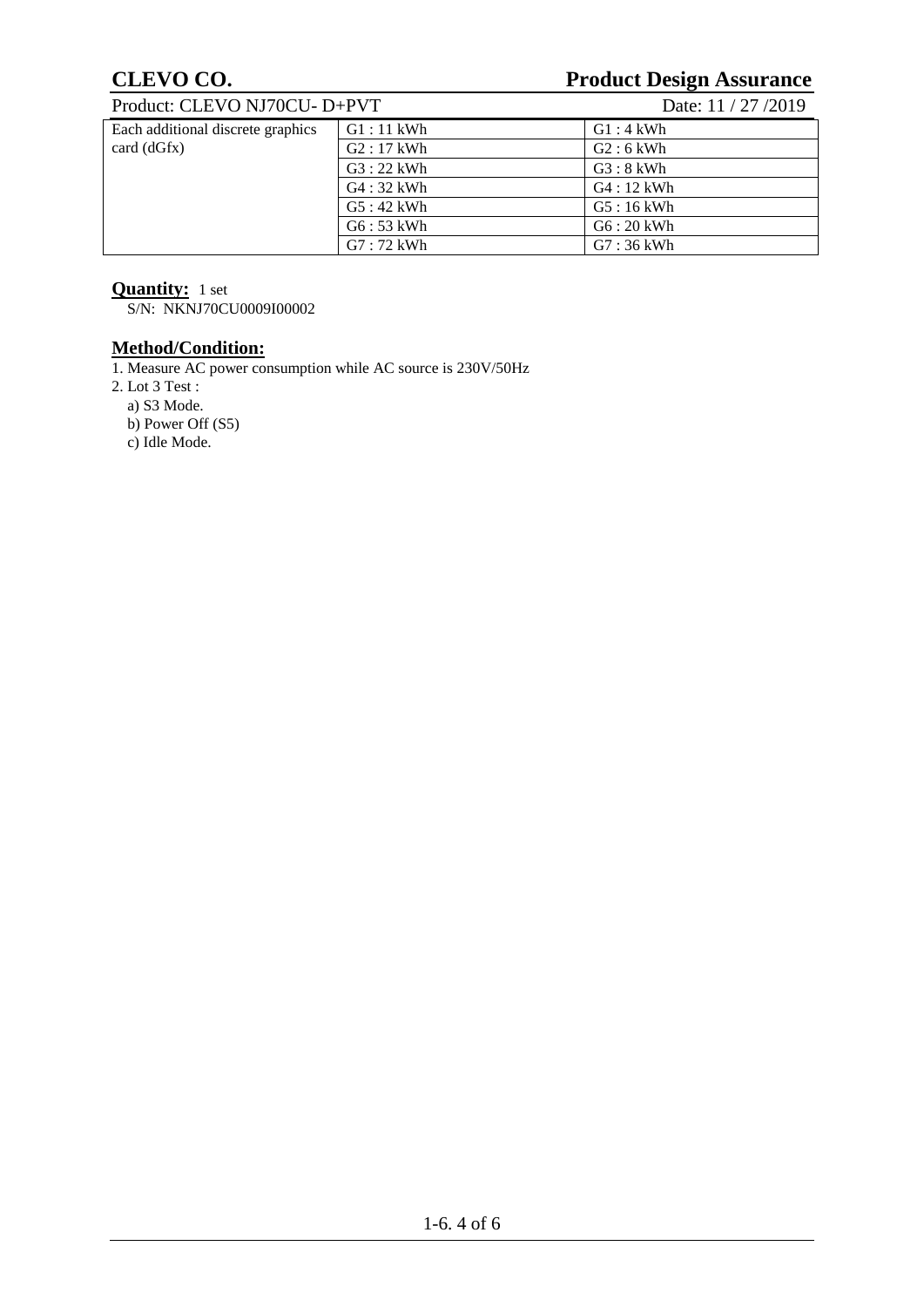Product: CLEVO NJ70CU- D+PVT Date: 11 / 27 /2019

#### **Result:**

#### **Lowest Power State (Power OFF Mode)**

| <b>Result</b>    | <b>Result</b>     |              |       |
|------------------|-------------------|--------------|-------|
| <b>Test Item</b> | <b>Power</b><br>W | <b>SPEC</b>  | Judg. |
| S5 (230V / 50Hz) | 0.340             | $\leq 0.5$ W | Pass  |

#### **OFF Mode (S5)**

| <b>Result</b><br><b>Test Item</b> | <b>Result</b><br><b>Power</b><br>W | <b>SPEC</b>  | Judg. |
|-----------------------------------|------------------------------------|--------------|-------|
| S5 (230V / 50Hz) WOL Disable      | 0.333                              | $\leq 1.0 W$ | Pass  |
| $ S5 (230V / 50Hz) WOL$ Enable    | 0.340                              | $\leq 1.7$ W | Pass  |

With an additional allowance of 0.7W for the WOL enable.

#### **Sleep Mode**

| <b>Result</b>                | <b>Result</b> |                                        |       |
|------------------------------|---------------|----------------------------------------|-------|
| <b>Test Item</b>             | Power<br>(W)  | <b>SPEC</b>                            | Judg. |
| S3 (230V / 50Hz) WOL Disable | 0.912         | $\leq$ 3.0 W (NB)<br>$\leq 5.0 W$ (DT) | Pass  |
| S3 (230V / 50Hz) WOL Enable  | 0.914         | $\leq$ 3.7 W (NB)<br>$\leq$ 5.7 W (DT) | Pass  |

With an additional allowance of 0.7W for the WOL enable.

#### **Idle Mode**

| <b>Result</b>      | <b>Result</b> |  |
|--------------------|---------------|--|
| <b>Test Item</b>   | <b>Power</b>  |  |
| Idle (230V / 50Hz) | 4.028         |  |

Activity is limited to those basic applications that the system starts by default.

#### **ETEC**

| <b>Condition</b> |                                     | <b>Test Result (kWh)</b> |        | SPEC (kWh) | Judgment |
|------------------|-------------------------------------|--------------------------|--------|------------|----------|
|                  | CPU : Intel <sup>®</sup> Comet Lake |                          |        | 38.2       |          |
|                  | I7-10510U 1.8GHz 15W                |                          |        | (32GB)     |          |
|                  | Memory : $32$ GB                    | 230V / 50Hz              | 13.173 | 27         | Pass     |
| 3.               | Number of Hard Driver : 1 PCS       |                          |        |            |          |
|                  | BIOS/EC/Driver: $05/06/01$          |                          |        | (4GB)      |          |

Desktop:

ETEC =  $(8760/1000)$ <sup>\*</sup>(Poff <sup>\*0.55</sup> + Psleep <sup>\*0.05</sup> + Pidle <sup>\*0.4</sup>) Notebook:

ETEC =  $(8760/1000)$ <sup>\*</sup> $($ Poff <sup>\*</sup>0.6 + Psleep <sup>\*</sup>0.1+ Pidle <sup>\*</sup>0.3)

### **Conclusion:**

### **Test result was Pass.**